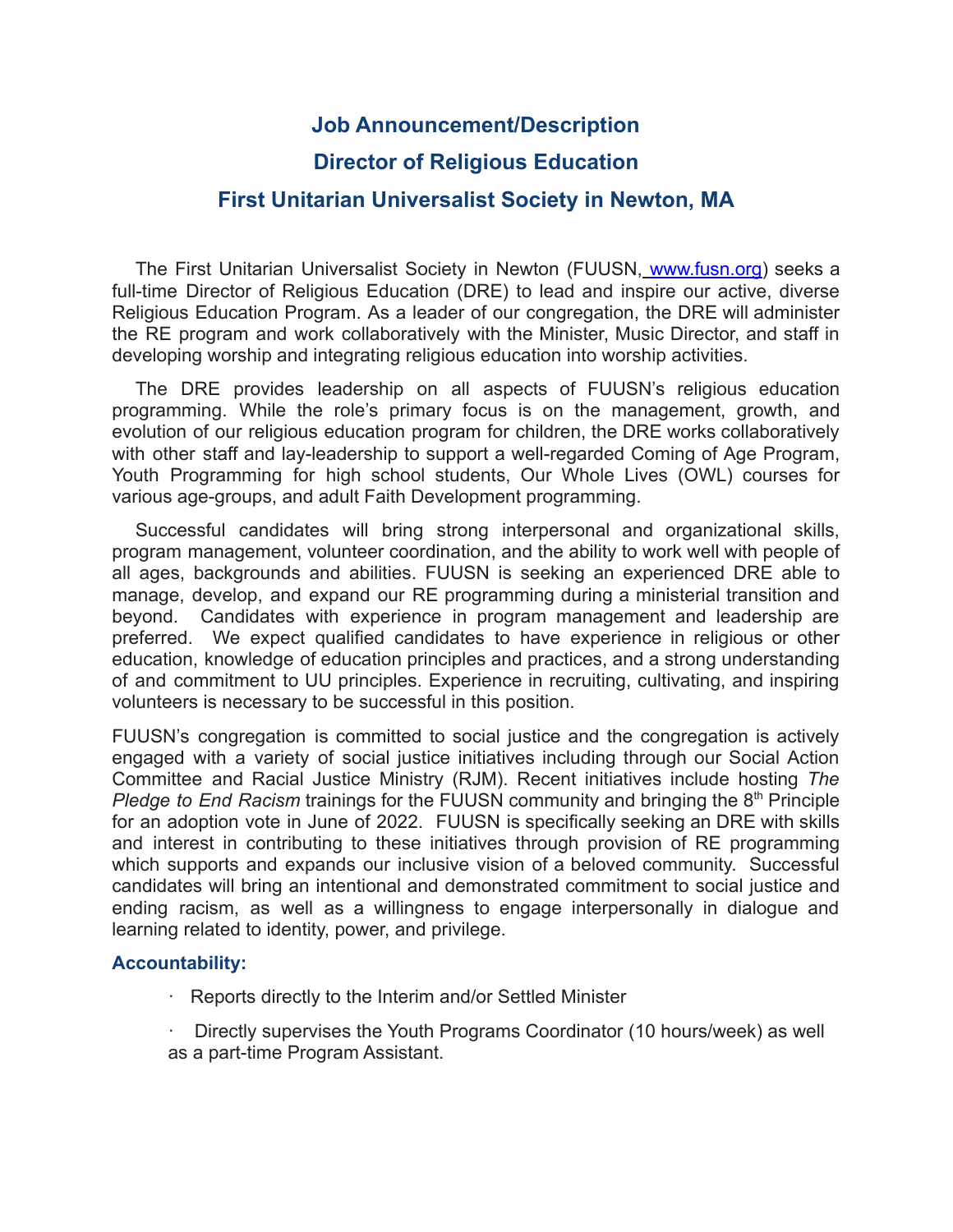- Recruits and supervises other paid staff including nursery room teachers and youth RE teachers from the congregation.
- · Directly supervises adult volunteer teachers.

· Is responsive to the needs of key volunteer stakeholders responsible for implementation of core religious education programs (Children's Religious Education Committee members, Coming of Age Coordinators, Youth Circle members, and Adult Faith Development volunteers)

#### **Responsibilities:**

- Lead and manage our Religious Education Programs, including Children's RE (approximately 85 children), Coming of Age (8-12 eighth graders), Youth Group (10-12 high school students), OWL Programs (Grades K/1, 4/5, and 8/9), and Adult Faith Development (as needed).
- Recruit and train volunteer teachers and program leaders and collaborate with the Minister, Music Director and others to organize RE related worship services (RE Sunday Service, Youth Service, Coming of Age Graduation Service, and Children's Chapel Services).
- Oversee RE Program budget and attend regular meetings with the RE Committees, RE staff, church staff, Operations Council, Board of Trustees, and the Interim and/or Settled Minister.
- Co-Chair with lay leadership the Children's Religious Education Committee which provides congregational input and support for Children's RE.
- Foster community within the RE Program and enhance integration across the RE Programs and the larger FUUSN community. This includes developing written materials that communicate information about the RE Program for FUUSN's members, the public website, and others as needed.
- In collaboration with the Minister and Music Director, develop and plan worship services throughout the year, focusing on multigenerational participation and spiritual development.
- Develop curriculum using the resources of the UUA and other sources.
- Consider, lift up, and support the racial identities, sexual orientations, disabilities, differences, and gifts present in our congregation.

#### **Experience, Credentials, and Skills:**

*In keeping with FUUSN's commitment to diversity, equity and inclusion we invite applicants from a wide range of backgrounds with the following attributes:*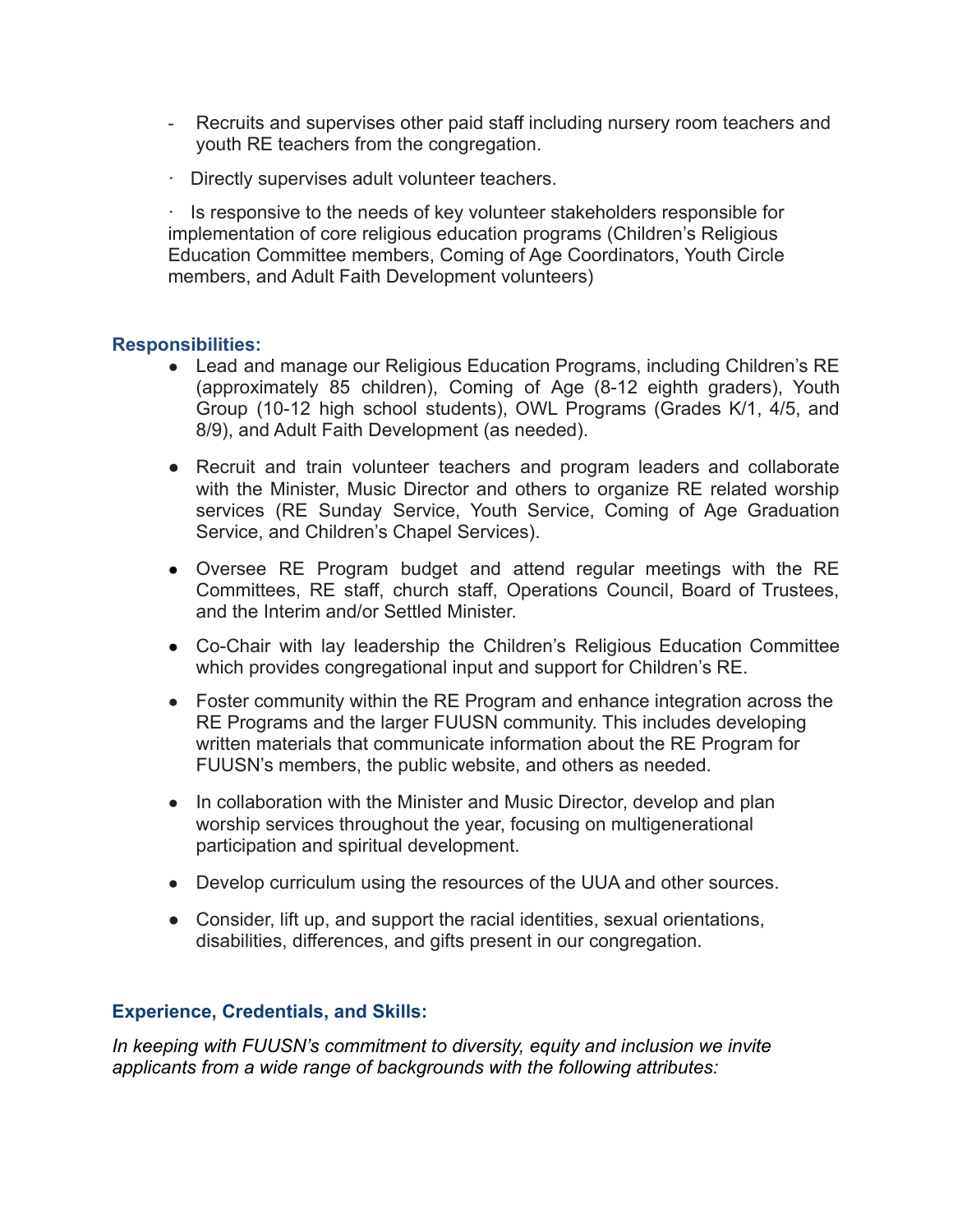- Religious background including knowledge of and enthusiasm for liberal religious education, Unitarian Universalist curricula, and a commitment to Unitarian Universalism.
- Experience as a religious education leader at an active congregation with a lifespan learning program or extensive education experience at the elementary or secondary school level.
- Experience with and understanding of youth and Youth Ministry.
- Ability to identify and support the needs of members and children with marginalized identities. Knowledgeable regarding historical and present-day bias and committed to ongoing assessment of RE programming with the goal of sustaining an inclusive and identity-affirming environment for all participants.
- Bachelor's degree, preferably in a related field (i.e. education, social work, religious studies).

#### *The successful candidate will also demonstrate the following skills and attributes:*

- Ability to effectively organize, direct, manage, motivate, and work collaboratively with highly skilled professional staff (paid and volunteer).
- Strong ability to relate to and communicate with children, youth, and adults.
- Conversant with educational methodology for various styles of learning and for all age groups.
- An articulated philosophy of education and congregational life and knowledge of congregational dynamics and commitment to social justice and to diversity, equity and inclusion
- Ability to handle a wide variety of tasks, to determine priorities, and to meet deadlines.
- Strong written and verbal communication skills, including in person, email, and phone.
- Strong detail-orientation, organizational skills, and computer skills, especially with Google Suite.

#### **Salary:**

Commensurate with experience and credentials. FUUSN is a fair compensation congregation and will pay within the UUA recommended salary range for a mid-size congregation in Geo Index 5.

### **Benefits:**

- Employer-sponsored health insurance, long-term disability coverage, retirement, and 3-month sabbatical after 5 years, per the terms of the respective plans.
- Twenty days of paid vacation during each calendar year.